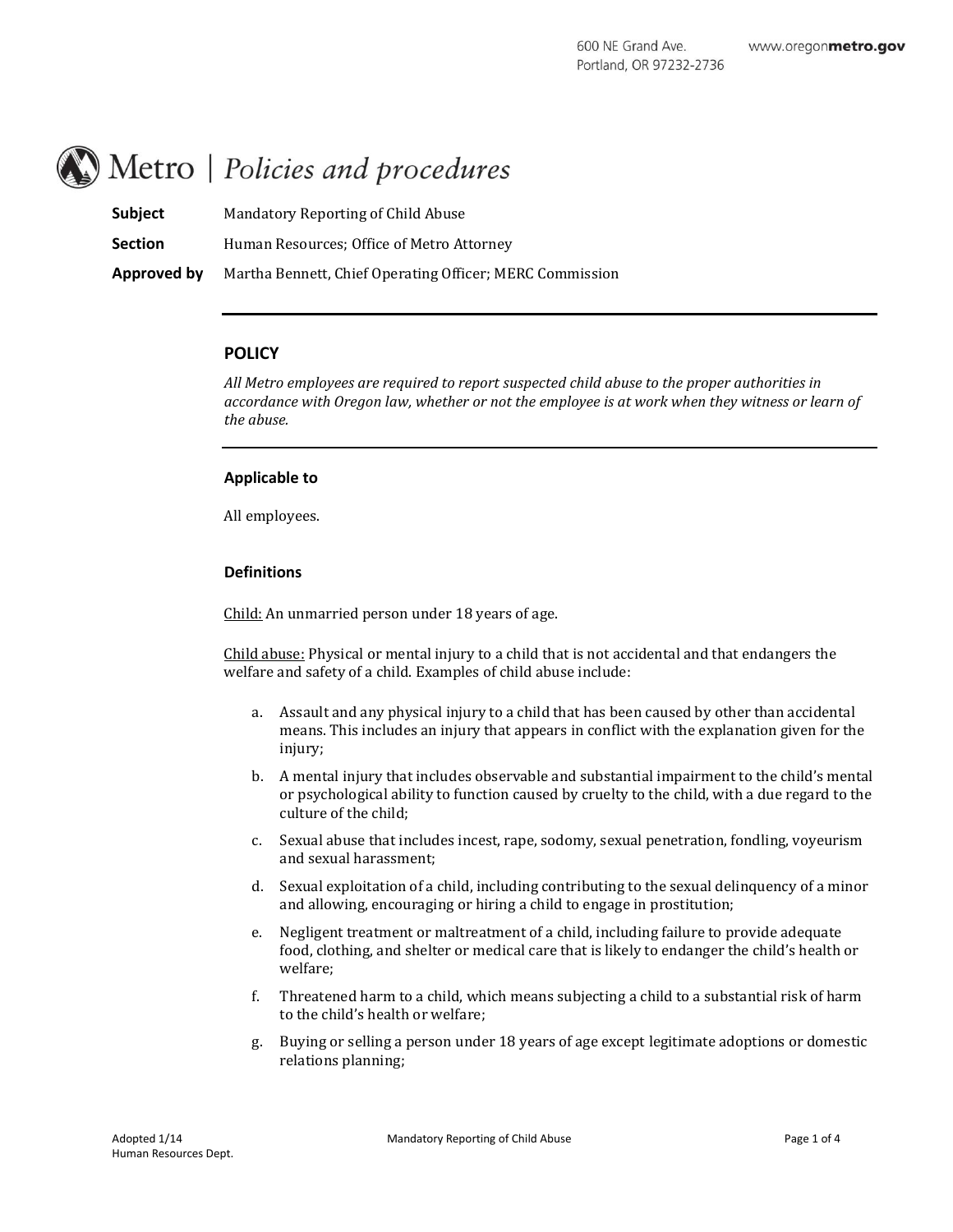- h. Permitting a person under 18 to remain on premises where methamphetamines are being manufactured;
- i. Unlawful exposure to a controlled substance that subjects a child to a substantial risk of harm to health or safety;
- j. Physical injuries that include bruises, cuts, burns, scalds, head injuries, internal injuries, poisoning, electrical shocks, factures, sprains that are not accidental.

"Abuse" does not include reasonable discipline unless the discipline results in one of the conditions described in a. through j. above.

Mandatory child abuse reporter: Under Oregon law, mandatory reporters include employees of "public or private organizations providing child-related services or activities." Because Metro provides child-related activities, all Metro employees are mandatory reporters even if they do not work directly with children.

Law enforcement agency:

- a. A city or municipal police department;
- b. A county sheriff's office;
- c. The Oregon State Police;
- d. University police departments and officers;
- e. A county juvenile department**.**

### **Guidelines**

- 1. All Metro employees must immediately report suspected child abuse to the local office of the Department of Human Services, to the designee of the department, or to a law enforcement agency within the county where the person making the report is located at the time of the contact as required by Oregon law and outlined in this policy. See Procedures below.
- 2. Child abuse reporting is a 24 hour a day, 7 day a week personal obligation. The law applies regardless of whether the suspected abuse occurs at work or while off-duty. A report must be made even if the suspected child abuse did not occur on Metro premises and has no connection to Metro.
- 3. If an employee observes or suspects child abuse on Metro premises or related to Metro activities, the employee must also inform a supervisor immediately. While telling a supervisor does not fulfill the employee's individual mandatory reporting obligation under the law, it is important to ensure that Metro is aware of the abuse and can take all necessary steps to protect the child.
- 4. For additional information about mandatory child abuse reporting, please see Frequently Asked Questions: Mandatory Reporting of Child Abuse in Oregon.

#### **Procedures**

- 1. Under Oregon law, a Metro employee must make an immediate oral report by telephone or other means following the procedures below whenever he or she has reasonable cause to believe:
	- a. Any child with whom a Metro employee comes in contact has suffered abuse; or
	- b. Any person with whom a Metro employee comes in contact has abused a child.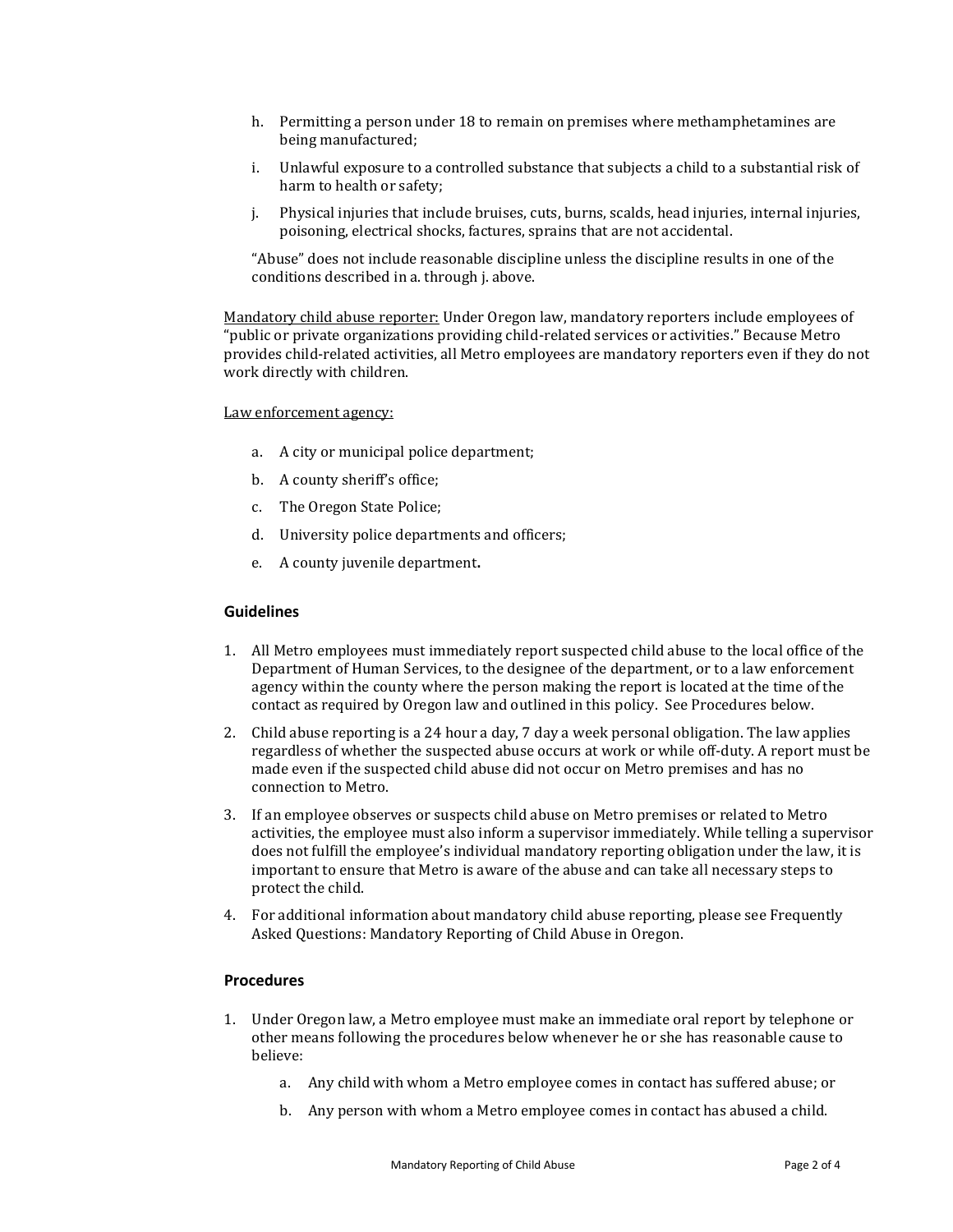- 2. The report must be made to a local office of the Department of Human Services, to DHS's designee, or to a law enforcement agency within the county where the reporter is located at the time of the contact with the child or suspected abuser.
	- a. The report may be made by telephone or by other oral or written means.
	- b. For emergency situations, call 911
	- c. For non-emergency situations, contact:
		- i. Local office of the Department of Human Services
			- Multnomah County: 503-731-3100, 800-509-5439
			- Clackamas County: 971-673-7112, 800-628-7876
			- Washington County: 503-681-6917, 800-275-8952
		- ii. A law enforcement agency such as the local police department, county juvenile department, county sheriff or Oregon State Police:
			- Portland Police Bureau: 503-823-3333
			- Multnomah County Sheriff: 503-988-4300
			- Clackamas County Sheriff: 503-655-8211
			- Oregon State Police Portland Area Command: 503-731-3020
- 3. The report should include the following information, if known:
	- a. The name and address of the child;
	- b. The name and address of the child's parents;
	- c. The child's age;
	- d. The type and extent of the abuse, including any previous evidence of abuse;
	- e. The explanation given for the abuse;
	- f. Any other information that will help establish the cause of the abuse or identify the abuser.
- 4. If the suspected abuse occurred on Metro premises or in connection with Metro activities, the employee must inform a supervisor as soon as possible in addition to making the report described above.

# **Responsibilities**

## Employee:

- Any time, on or off the job, that you have reasonable cause to suspect child abuse, immediately make a report to the local office of the Department of Human Services or for emergencies call 911. Ask your supervisor or the Human Resources Department if you need additional information.
- Inform your supervisor immediately if you observe or learn of an incident of child abuse on Metro premises or related to Metro activities.

## Supervisor/Manager/Director: